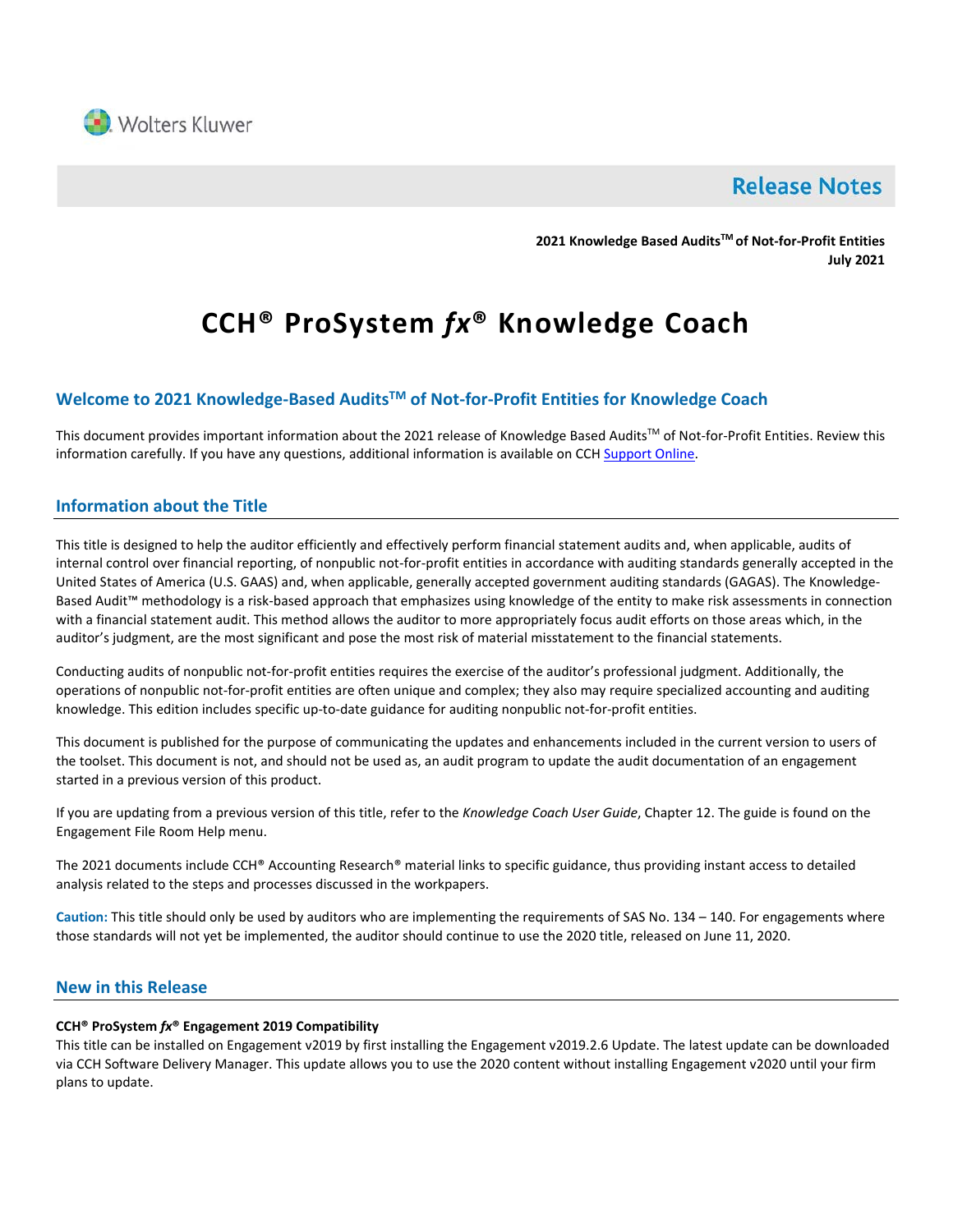#### **KBA-901 Financial Statement Disclosure Checklist**

If you are not an early adopter, you still must install this title to obtain the updated KBA-901 Financial Statement Disclosure Checklist. The disclosure checklist is an independent workpaper and can be added to a binder without updating the other content for the new standards.

After installing, if you choose not to release the title, there are three options for inserting the updated disclosure checklist into a binder:

**Note:** Each of these options requires a staff member or group to have the "Insert Workpapers from Unreleased Titles" right, which can be assigned in the ADMIN module. Staff with this right are referred to as "select staff members" in the options below.

- Select staff members can insert the updated checklist and delete the existing checklist from the binder. The new checklist will not include any of the prior responses. However, the user can refer to the checklist in the prior year binder and copy/paste any relevant information.
- Select staff members can use the Update Knowledge Coach Content feature to update to the 2021 checklist. To do this, first check in all workpapers except KBA-901 Financial Statement Disclosures Checklists to avoid accidentally updating other workpapers. Then, right-click on KBA-901 in the binder and select **Update Knowledge Coach Content > Update Selected Knowledge Coach Workpapers** to update only the disclosure checklist to the 2021 version. This option retains responses from the prior year other than the tailoring questions (table of contents).

**Note**: If other forms are accidently updated, the changes cannot be undone.

• Select staff members can create a binder template with just the updated disclosure checklist. Then, other staff members can copy and paste the disclosure checklist from the template into the client engagement binders. The new checklist will not include any of the prior responses. However, the user can refer to the checklist in the prior year binder and copy/paste any relevant information.

#### **2021 Edition of Knowledge-Based Audits of Not-for-Profit Entities**

This edition features numerous enhancements, including:

- Functionality of KBA-901 updated for a new, streamlined approach to tailoring.
- Adding a new tailoring question, "Is the auditor engaged to report on Key Audit Matters?" to AUD-100 that flows out to multiple forms to show/hide steps. Please review KCO-003 Answer Effects for the Engagement-Level Tailoring Questions Workpaper to view the functionality of this new tailoring question.
- Adding new columns to document "Key Audit Matters" in KBA-102. These new columns show or hide based on the new tailoring question in AUD-100.
- Adding new default answers in KBA-103 for columns 13, 14, and 15 based on answers in column 12.
- Adding sorting to the "Communication of Internal Control Deficiencies" table in KBA-103. The flow of deficiencies to this table now sorts automatically based on the text in the Deficiency No. column in the first table.
- Modifying the answer floatie in the conclusion section of KBA-303 from "No" to "No Inconsistencies Noted."
- Adding a new default answer in Column 7, "CR" in KBA-502. If a user selects "Yes" to one of the questions below in AUD 100 and selects "No" in Column 5 of KBA 502, "Controls Selected for Testing of Operating Effectiveness," then CR will default to "Max."
	- Has the auditor been engaged to perform an integrated audit (i.e., an audit of internal control over financial reporting that is integrated with the audit of financial statements)?
	- Does the auditor intend to test the operating effectiveness of internal controls over financial reporting?
- Adding columns to KBA-503 for relevant assertions and inherent risk assessment that flow from KBA-502. Also changing the functionality so that the user selects which audit areas to flow from KBA-502.
- Modifying the header in the second column of, "Section I: Risk Assessment Procedures and Related Activities" to now read, "Does the Factor Exist Yes/No" to avoid confusion on how this column should be documented.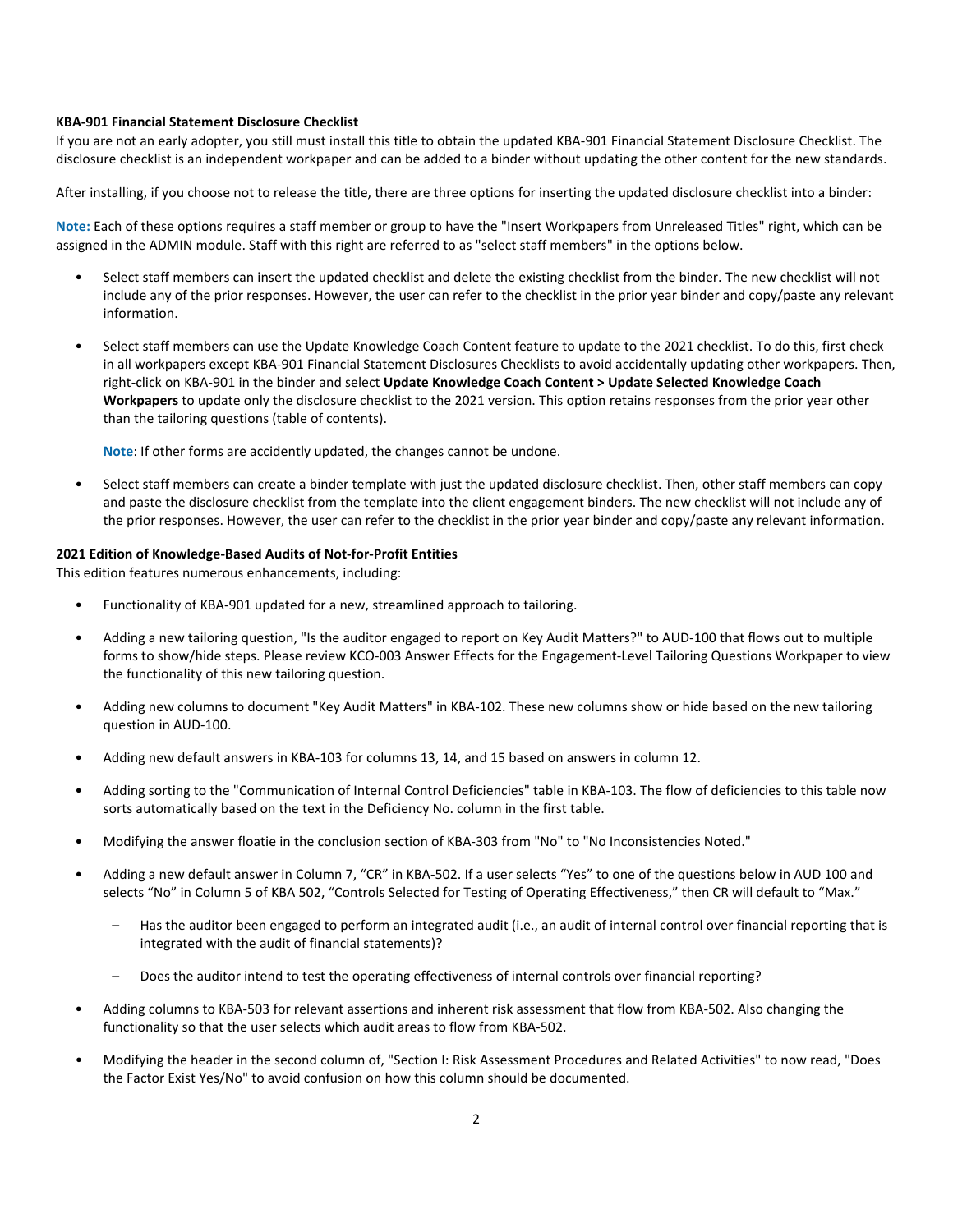- Removing colons from workpaper names so that the user may publish or save forms outside of engagement without receiving the error message for an invalid character.
- Enhancing instructions and procedures throughout the toolset to improve workflow.
- Adding new AUDs, CORs, RPT, and RESs as follows:
	- AID-848 Analysis of Service Auditor Report
	- COR-822 Request for Confirmation of Multiemployer Defined Benefit Plan Information
	- COR-907 Communication to Entity with Significant Deficiencies and/or Material Weaknesses: Review of Interim Financial Information
	- RPT-0904A Unmodified Opinion: Emphasis-of-Matter Paragraph Related to Going Concern: Substantial Doubt has Been Alleviated
	- RPT-0959 Unmodified Opinion: Includes Key Audit Matters, Emphasis-of-Matter and Other-Matter Paragraphs
	- RES-029 Implementing New Accounting Principles
	- RES-030 Determining and Communicating Key Audit Matters (KAMs) Decision Tree

[Click here](http://support.cch.com/updates/KnowledgeCoach/pdf/guides_tab/2021%20Not-For-Profit%20Entities%20Audits%20Title%20Overview%20for%20Knowledge%20Coach%20Users.pdf) for the 2021 Audits of Not-for-Profit Entities Title Overview for Knowledge Coach Users.

In addition, forms and practice aids throughout have been updated to include new examples and tips, and, where applicable, to take into account new literature, standards, and developments reflected in the following current audit and accounting guidance:

- AICPA Statement on Auditing Standards (SAS) No. 134, Auditor Reporting and Amendments, Including Amendments Addressing Disclosures in the Audit of Financial Statements
- SAS No. 135, Omnibus Statement on Auditing Standards 2019
- SAS No. 137, The Auditor's Responsibilities Relating to Other Information Included in Annual Reports
- SAS No. 138, Amendments to the Description of the Concept of Materiality
- SAS No. 139, Amendments to AU-C Sections 800, 805, and 810 to Incorporate Auditor Reporting Changes From SAS No. 134
- SAS No. 140, Amendments to AU-C Sections 725, 730, 930, 935, and 940 to Incorporate Auditor Reporting Changes From SAS Nos. 134 and 137
- SAS No. 141, Amendment to the Effective Dates of SAS Nos. 134-140
- AICPA Ethics Interpretation, Information System Services (ET sec.1.295.145)

#### **Best Practices**

- Save changes to workpapers before closing the workpaper or the binder to ensure data is correctly updated.
- If Microsoft® Word crashes when you are using Knowledge Coach, before closing the binder, select **Tools > Save Knowledge Coach Answers** in the binder view. This step saves all data within tables.
- You can view other Knowledge Coach best practices on ou[r Web](https://support.cch.com/kb/solution/000034942/sw34947) site.